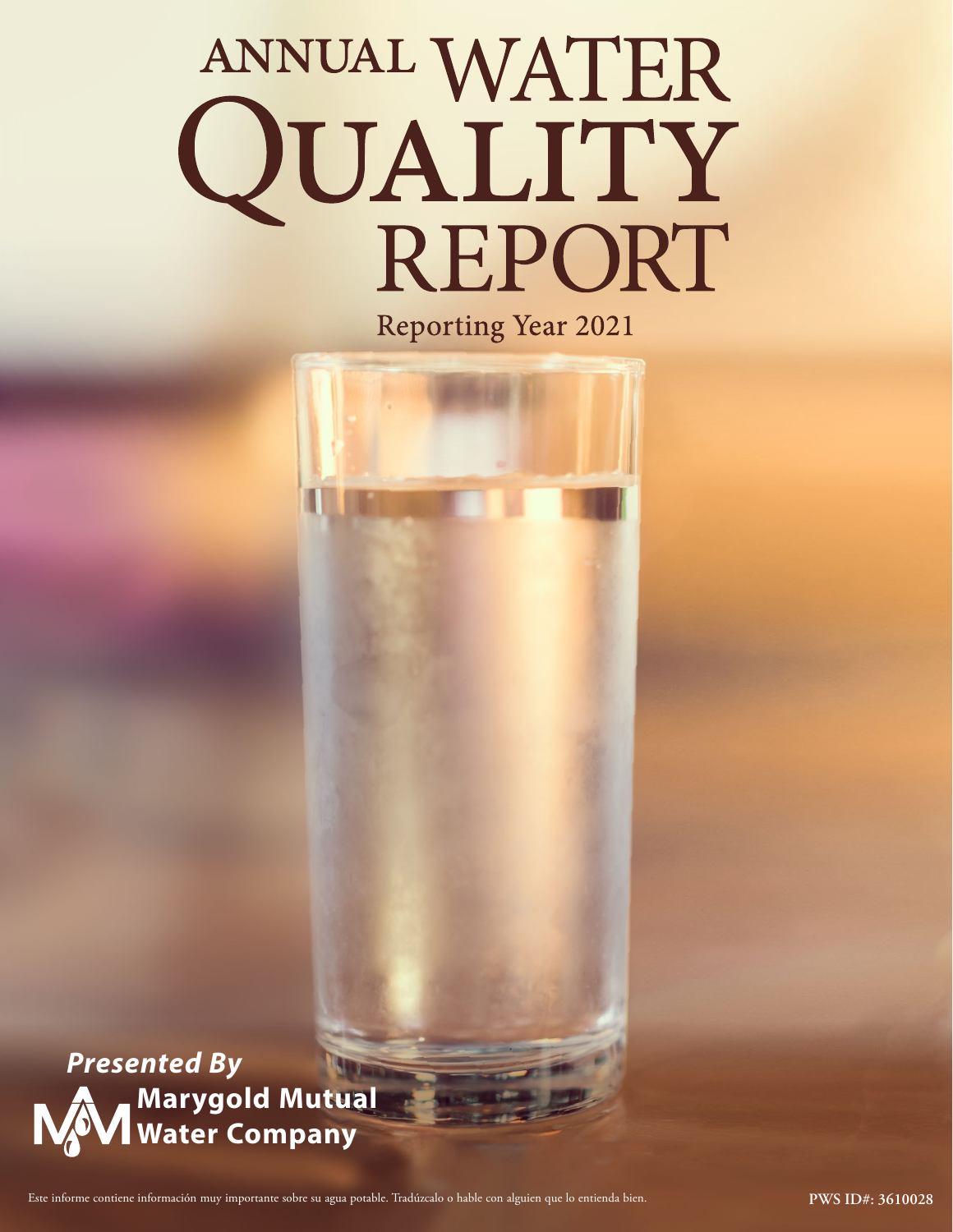# **We've Come a Long Way**

Once again, we are proud to present our annual water quality report covering the period between January 1 and<br>December 31, 2021. In a matter of only a few decades, drinking water has become exponentially safer and more<br>alt reliable than at any other point in human history. Our exceptional staff continues to work hard every day—at all hours—to deliver the highest-quality drinking water without interruption. Although the challenges ahead are many, we feel that by relentlessly investing in customer outreach and education, new treatment technologies, system upgrades, and training, the payoff will be reliable, high-quality tap water delivered to you and your family.

### **Lead in Home Plumbing**

If present, elevated levels of lead can cause serious health prob-<br>lems, especially for pregnant women and young children. f present, elevated levels of lead can cause serious health prob-Lead in drinking water is primarily from materials and components associated with service lines and home plumbing. We are responsible for providing high-quality drinking water, but we cannot control the variety of materials used in plumbing components. When your water has been sitting for several hours, you can minimize the potential for lead exposure by flushing your tap for 30 seconds to two minutes before using water for drinking or cooking. (If you do so, you may wish to collect the flushed water and reuse it for another beneficial purpose, such as watering plants.) If you are concerned about lead in your water, you may wish to have your water tested. Information on lead in drinking water, testing methods, and steps you can take to minimize exposure is available from the Safe Drinking Water Hotline at (800) 426-4791 or at [www.epa.gov/safewater/lead](http://www.epa.gov/safewater/lead).

### **Source Water Assessment**

A source water assessment plan (SWAP) is now available at  $\lambda$  our office. This plan is an assessment of the delineated area around our listed sources through which contaminants, if present, could migrate and reach our source water. It also includes an inventory of potential sources of contamination within the delineated area and a determination of the water supply's susceptibility to contamination by the identified potential sources.

### **Community Participation**

You are invited to participate in our monthly board meetings<br>and voice your concerns about any issues you may have. We meet the third Thursday of the month at 6:00 p.m. We also hold our annual meeting in March to elect board members and address any issues the shareholders may have. Please check with our office for times and dates, as these may change. All meetings are held at our office at 9725 Alder Avenue, Bloomington.

### **Where Does My Water Come From?**

Marygold Mutual Water Company (MMWC) produces the majority of our water from two groundwater wells located in the Chino Water Basin. MMWC has a three-party agreement that allows us to purchase State Water Project water, which makes up roughly 25 percent of our usage. With this agreement and our ion exchange treatment system, we will continue to provide clean and safe drinking water to our shareholders.

### **Water Conservation Tips**

You can play a role in conserving water and save yourself money in the process by becoming conscious of the amount of water your household is using and looking for ways to use less whenever you can. It's not hard to conserve water. Here are a few tips:

- Automatic dishwashers use 15 gallons for every cycle, regardless of how many dishes are loaded. So get a run for your money and load it to capacity.
- Turn off the tap when brushing your teeth.
- Check every faucet in your home for leaks. Just a slow drip can waste 15 to 20 gallons a day. Fix it and you can save almost 6,000 gallons per year.
- Check your toilets for leaks by putting a few drops of food coloring in the tank. Watch for a few minutes to see if the color shows up in the bowl. It is not uncommon to lose up to 100 gallons a day from an invisible toilet leak. Fix it and you save more than 30,000 gallons a year.
- Use your water meter to detect hidden leaks. Simply turn off all taps and water-using appliances. Then check the meter after 15 minutes. If it moved, you have a leak.

### **Important Health Information**

Some people may be more vulnerable to con-<br>taminants in drinking water than the general population. Immunocompromised persons such as persons with cancer undergoing chemotherapy, persons who have undergone organ transplants, people with HIV/AIDS or other immune system disorders, some elderly, and infants may be particularly at risk from infections.



These people should seek advice about drinking water from their health care providers. The U.S. EPA/CDC (Centers for Disease Control and Prevention) guidelines on appropriate means to lessen the risk of infection by *Cryptosporidium* and other microbial contaminants are available from the Safe Drinking Water Hotline at (800) 426-4791 or [http://water.epa.gov/drink/hotline.](http://water.epa.gov/drink/hotline)

**QUESTIONS?** For more information about this report, or for any questions this report, or for any questions relating to your drinking water, please call Justin Brokaw, General Manager, at (909) 877-0516.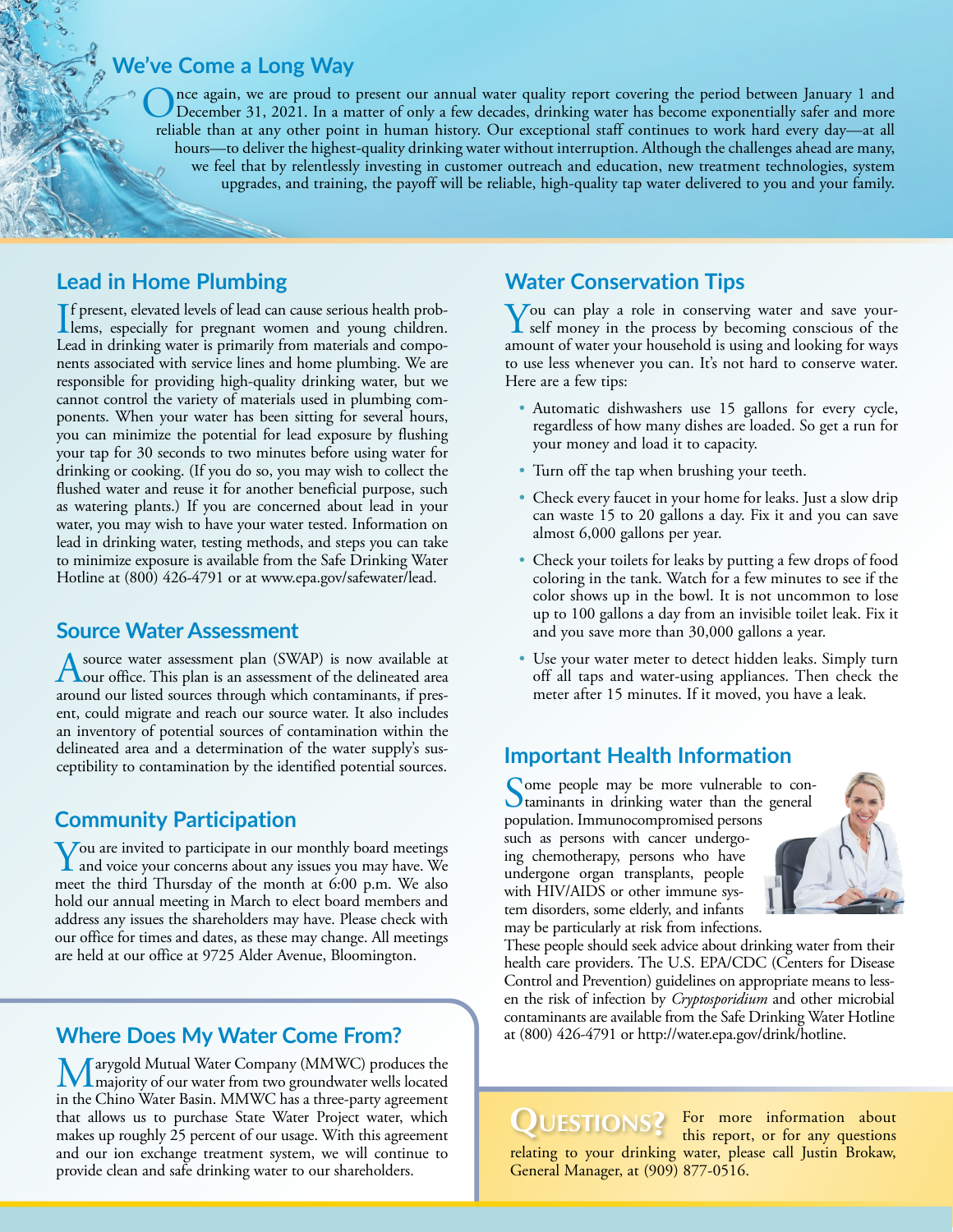## **Substances That Could Be in Water**

The sources of drinking water (both tap water and bottled water) include rivers, lakes, streams, ponds, reservoirs,<br>springs, and wells. As water travels over the surface of the land or through the ground, it dissolves natu ring minerals and, in some cases, radioactive material, and can pick up substances resulting from the presence of animals or from human activity.



In order to ensure that tap water is safe to drink, the U.S. Environmental Protection Agency (U.S. EPA) and the State Water Resources Control Board (State Board) prescribe regulations that limit the amount of certain contaminants in

water provided by public water systems. The U.S. Food and Drug Administration regulations and California law also establish limits for contaminants in bottled water that provide the same protection for public health. Drinking water, including bottled water, may reasonably be expected to contain at least small amounts of some contaminants. The presence of contaminants does not necessarily indicate that water poses a health risk.

Contaminants that may be present in source water include:

Microbial Contaminants, such as viruses and bacteria, that may come from sewage treatment plants, septic systems, agricultural livestock operations, and wildlife;

Inorganic Contaminants, such as salts and metals, that can be naturally occurring or can result from urban stormwater runoff, industrial or domestic wastewater discharges, oil and gas production, mining, or farming;

Pesticides and Herbicides that may come from a variety of sources such as agriculture, urban stormwater runoff, and residential uses;

Organic Chemical Contaminants, including synthetic and volatile organic chemicals, which are by-products of industrial processes and petroleum production, and which can also come from gas stations, urban stormwater runoff, agricultural applications, and septic systems;

Radioactive Contaminants that can be naturally occurring or can be the result of oil and gas production and mining activities.

More information about contaminants and potential health effects can be obtained by calling the U.S. EPA's Safe Drinking Water Hotline at (800) 426-4791.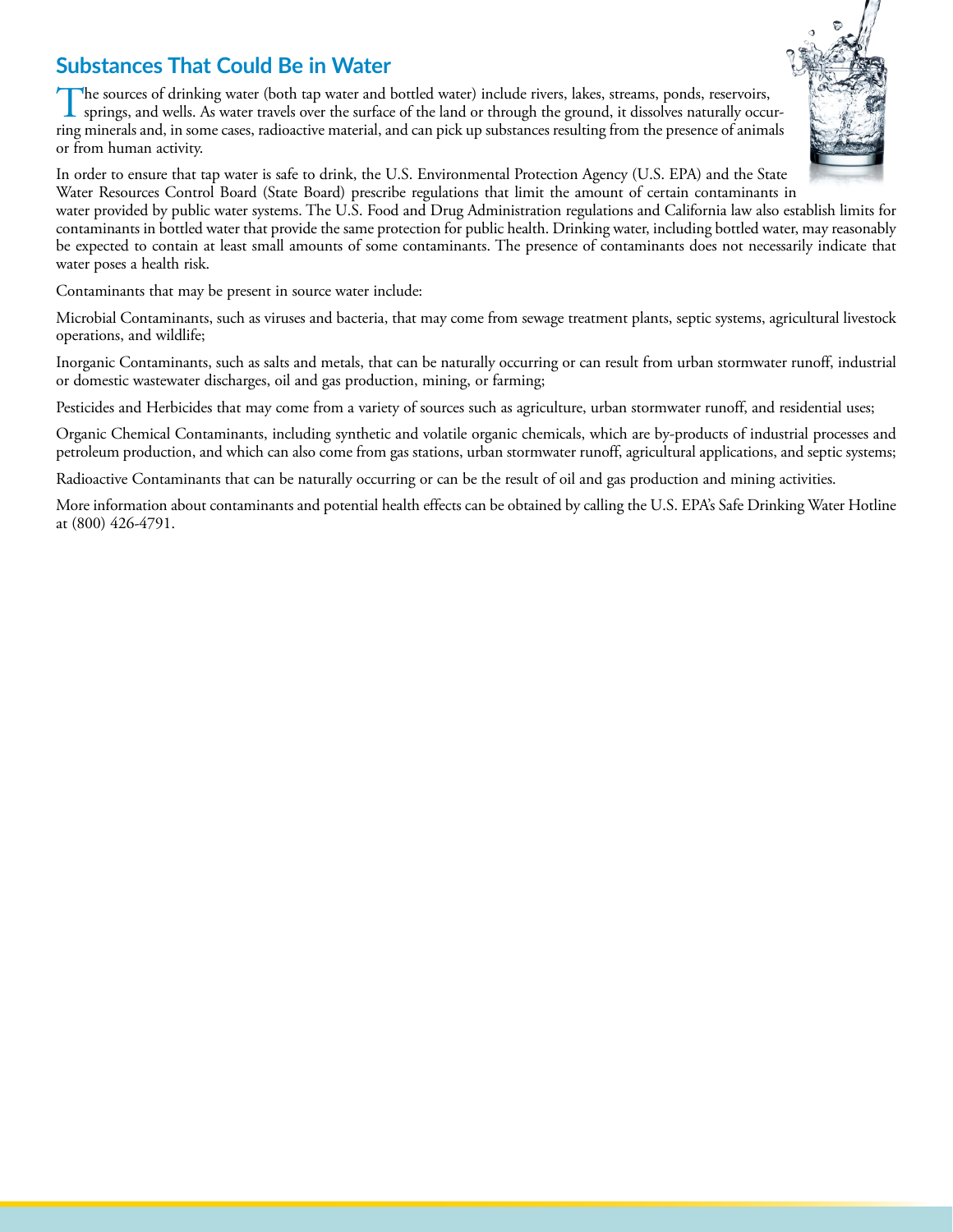### **Test Results**

Our water is monitored for many different kinds of substances on a very strict sampling schedule, and the water we deliver must meet specific health standards. Here, we only show<br>those substances that were detected in our is unsafe to drink; our goal is to keep all detects below their respective maximum allowed levels.

The state recommends monitoring for certain substances less than once per year because the concentrations of these substances do not change frequently. In these cases, the most recent sample data are included, along with the year in which the sample was taken.

| <b>REGULATED SUBSTANCES</b>                                                   |                                  |                      |                                   |                                  |                          |                                                              |               |                  |                                                                                                                             |  |
|-------------------------------------------------------------------------------|----------------------------------|----------------------|-----------------------------------|----------------------------------|--------------------------|--------------------------------------------------------------|---------------|------------------|-----------------------------------------------------------------------------------------------------------------------------|--|
|                                                                               | Marygold Mutual Water<br>Company |                      | <b>West Valley Water District</b> |                                  |                          |                                                              |               |                  |                                                                                                                             |  |
| <b>SUBSTANCE</b><br>(UNIT OF MEASURE)                                         | <b>YEAR</b><br><b>SAMPLED</b>    | <b>MCL</b><br>[MRDL] | PHG<br>(MCLG)<br>[MRDLG]          | <b>AMOUNT</b><br><b>DETECTED</b> | <b>RANGE</b><br>LOW-HIGH | <b>AMOUNT</b><br><b>RANGE</b><br><b>DETECTED</b><br>LOW-HIGH |               | <b>VIOLATION</b> | <b>TYPICAL SOURCE</b>                                                                                                       |  |
| <b>Chlorine</b> (ppm)                                                         | 2021                             | [4.0 (as<br>$Cl2$ ]  | [4 (as<br>$Cl2$ ]                 | 1.23                             | $0.82 - 1.65$            | 1.16                                                         | $0.05 - 2.01$ | No               | Drinking water disinfectant added for treatment                                                                             |  |
| E. coli [State Revised Total]<br><b>Coliform Rule</b> ] (positive<br>samples) | 2021                             | $\overline{0}$       | (0)                               | $\overline{0}$                   | NA                       |                                                              | <b>NA</b>     | No               | Human and animal fecal waste                                                                                                |  |
| <b>Fluoride</b> (ppm)                                                         | 2021                             | 2.0                  |                                   | 0.185                            | $0.18 - 0.19$            | <b>NA</b>                                                    | NA            | No               | Erosion of natural deposits; water additive that promotes strong teeth;<br>discharge from fertilizer and aluminum factories |  |
| <b>HAA5</b> [sum of five haloacetic<br>acids]-Stage 2 (ppb)                   | 2021                             | 60                   | <b>NA</b>                         | 1.9                              | $ND-2.6$                 | 8.4                                                          | $ND-17.2$     | No               | By-product of drinking water disinfection                                                                                   |  |
| Nitrate [as nitrogen] (ppm)                                                   | 2021                             | 10                   | 10                                | 4.22                             | $3.6 - 5$                | <b>NA</b>                                                    | NA            | No               | Runoff and leaching from fertilizer use; leaching from septic tanks and<br>sewage; erosion of natural deposits              |  |
| <b>TTHMs</b> [total]<br><b>trihalomethanes</b> ]-Stage 2 (ppb)                | 2021                             | 80                   | <b>NA</b>                         | 6.6                              | $ND-11.1$                | 23.6                                                         | $ND-73.5$     | No               | By-product of drinking water disinfection                                                                                   |  |

### **Definitions**

**90th %ile:** The levels reported for lead and copper represent the 90th percentile of the total number of sites tested. The 90th percentile is equal to or greater than 90% of our lead and copper detections.

**AL (Regulatory Action Level):** The concentration of a contaminant which, if exceeded, triggers treatment or other requirements that a water system must follow.

**MCL (Maximum Contaminant Level):** The highest level of a contaminant that is allowed in drinking water. Primary MCLs are set as close to the PHGs (or MCLGs) as is economically and technologically feasible. Secondary MCLs (SMCLs) are set to protect the odor, taste, and appearance of drinking water.

**MCLG (Maximum Contaminant Level Goal):** The level of a contaminant in drinking water below which there is no known or expected risk to health. MCLGs are set by the U.S. EPA.

**MRDL (Maximum Residual Disinfectant Level):** The highest level of a disinfectant allowed in drinking water. There is convincing evidence that addition of a disinfectant is necessary for control of microbial contaminants.

**MRDLG (Maximum Residual Disinfectant Level Goal):** The level of a drinking water disinfectant below which there is no known or expected risk to health. MRDLGs do not reflect the benefits of the use of disinfectants to control microbial contaminants.

**NA:** Not applicable.

**ND (Not detected):** Indicates that the substance was not found by laboratory analysis.

**NS:** No standard.

### **PDWS (Primary Drinking Water Standard):**

MCLs and MRDLs for contaminants that affect health, along with their monitoring and reporting requirements and water treatment requirements.

**PHG (Public Health Goal):** The level of a

contaminant in drinking water below which there is no known or expected risk to health. PHGs are set by the California EPA.

**ppb (parts per billion):** One part substance per billion parts water (or micrograms per liter).

**ppm (parts per million):** One part substance per million parts water (or milligrams per liter).

**TON (Threshold Odor Number):** A measure of odor in water.

**µS/cm (microsiemens per centimeter):** A unit expressing the amount of electrical conductivity of a solution.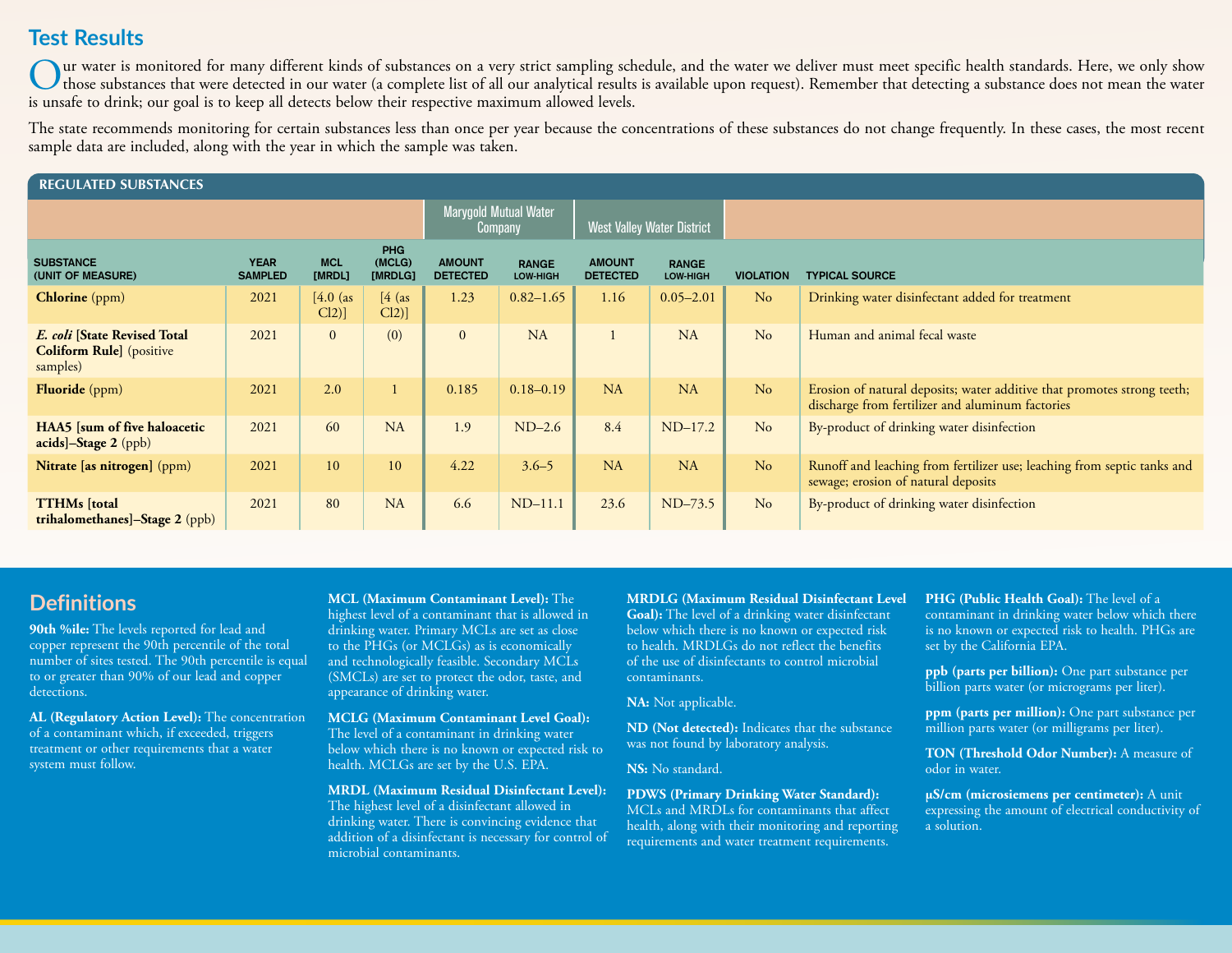| Tap water samples were collected for lead and copper analyses from sample sites throughout the community |                                                             |                                   |             |                |                                       |                                              |                                       |                                       |                                   |                                              |                                                             |                                                                                                                                  |  |
|----------------------------------------------------------------------------------------------------------|-------------------------------------------------------------|-----------------------------------|-------------|----------------|---------------------------------------|----------------------------------------------|---------------------------------------|---------------------------------------|-----------------------------------|----------------------------------------------|-------------------------------------------------------------|----------------------------------------------------------------------------------------------------------------------------------|--|
|                                                                                                          |                                                             |                                   |             |                |                                       | Marygold Mutual Water Company                |                                       | <b>West Valley Water District</b>     |                                   |                                              |                                                             |                                                                                                                                  |  |
| <b>SUBSTANCE</b><br>(UNIT OF MEASURE)                                                                    | <b>YEAR</b><br><b>SAMPLED</b>                               | <b>PHG</b><br><b>AL</b><br>(MCLG) |             |                | <b>AMOUNT DETECTED</b><br>(90TH %ILE) | <b>SITES ABOVE AL/</b><br><b>TOTAL SITES</b> |                                       | <b>AMOUNT DETECTED</b><br>(90TH %ILE) |                                   | <b>SITES ABOVE AL/</b><br><b>TOTAL SITES</b> | <b>VIOLATION</b>                                            | <b>TYPICAL SOURCE</b>                                                                                                            |  |
| <b>Copper</b> (ppm)                                                                                      | 2020                                                        | 1.3                               | 0.3         | 0.26           |                                       | 0/20                                         |                                       | 0.17 <sup>1</sup>                     |                                   | 0/30 <sup>1</sup>                            | N <sub>o</sub>                                              | Internal corrosion of household plumbing systems; erosion of<br>natural deposits; leaching from wood preservatives               |  |
| Lead (ppb)                                                                                               | 2020                                                        | 15                                | 0.2         |                | N <sub>D</sub>                        | 0/20                                         | ND <sup>1</sup>                       |                                       |                                   | $0/30^{1}$                                   | No                                                          | Internal corrosion of household water plumbing systems; discharges<br>from industrial manufacturers; erosion of natural deposits |  |
| <b>SECONDARY SUBSTANCES</b>                                                                              |                                                             |                                   |             |                |                                       |                                              |                                       |                                       |                                   |                                              |                                                             |                                                                                                                                  |  |
|                                                                                                          |                                                             |                                   |             |                | <b>Marygold Mutual Water Company</b>  |                                              |                                       |                                       | <b>West Valley Water District</b> |                                              |                                                             |                                                                                                                                  |  |
| <b>SUBSTANCE</b><br><b>YEAR</b><br>(UNIT OF MEASURE)                                                     |                                                             | <b>SAMPLED</b>                    | <b>SMCL</b> | PHG<br>(MCLG)  | <b>AMOUNT</b><br><b>DETECTED</b>      | <b>RANGE</b><br><b>LOW-HIGH</b>              |                                       | <b>AMOUNT</b><br><b>DETECTED</b>      | <b>RANGE</b><br>LOW-HIGH          | <b>VIOLATION</b>                             | <b>TYPICAL SOURCE</b>                                       |                                                                                                                                  |  |
| <b>Chloride</b> (ppm)                                                                                    |                                                             |                                   | 2021        | 500            | <b>NS</b>                             | 6                                            | $5.7 - 6.3$                           |                                       | NA                                | <b>NA</b>                                    | N <sub>o</sub>                                              | Runoff/leaching from natural deposits; seawater influence                                                                        |  |
| Color (units)                                                                                            |                                                             |                                   | 2021        | 15             | <b>NS</b>                             | $\langle 3 \rangle$                          | NA                                    |                                       | <b>NR</b>                         | NA                                           | No                                                          | Naturally occurring organic materials                                                                                            |  |
| Foaming Agents [MBAS] (ppb)                                                                              |                                                             |                                   | 2021        | 500            | <b>NS</b>                             | 110                                          | $ND-110$                              |                                       | NA                                | NA                                           | N <sub>o</sub><br>Municipal and industrial waste discharges |                                                                                                                                  |  |
| Odor, Threshold (TON)                                                                                    |                                                             | <b>NS</b><br>2021<br>3<br>$1 - 1$ |             |                | $1 - 2$                               | No                                           | Naturally occurring organic materials |                                       |                                   |                                              |                                                             |                                                                                                                                  |  |
| Specific Conductance (µS/cm)                                                                             |                                                             |                                   | 2021        | 1,600          | <b>NS</b>                             | 365                                          | 360-370                               |                                       | 434                               | 330-520                                      | No                                                          | Substances that form ions when in water; seawater influence                                                                      |  |
| Sulfate (ppm)                                                                                            |                                                             |                                   | 2021        | 500            | <b>NS</b>                             | 19                                           | $18 - 20$                             |                                       | <b>NA</b>                         | <b>NA</b>                                    | No                                                          | Runoff/leaching from natural deposits; industrial wastes                                                                         |  |
| <b>Total Dissolved Solids (ppm)</b>                                                                      |                                                             |                                   | 2021        | 1,000          | NS                                    | 235                                          | $230 - 240$                           |                                       | NA                                | NA                                           | N <sub>o</sub>                                              | Runoff/leaching from natural deposits                                                                                            |  |
| Turbidity (NTU)                                                                                          |                                                             |                                   | 2021        | $\overline{5}$ | <b>NS</b>                             | 0.07                                         | $< 0.1 - 0.28$                        |                                       | 0.2                               | $ND-2$                                       | No                                                          | Soil runoff                                                                                                                      |  |
| <b>UNREGULATED SUBSTANCES<sup>2</sup></b>                                                                |                                                             |                                   |             |                |                                       |                                              |                                       |                                       |                                   |                                              |                                                             |                                                                                                                                  |  |
|                                                                                                          | Maryonld Mutual Water Company<br>West Valley Water District |                                   |             |                |                                       |                                              |                                       |                                       |                                   |                                              |                                                             |                                                                                                                                  |  |

|                                       |                               | Marygold Mutual Water Company    | West Valley Water District      |                                  |                                 |                                                                                     |
|---------------------------------------|-------------------------------|----------------------------------|---------------------------------|----------------------------------|---------------------------------|-------------------------------------------------------------------------------------|
| <b>SUBSTANCE</b><br>(UNIT OF MEASURE) | <b>YEAR</b><br><b>SAMPLED</b> | <b>AMOUNT</b><br><b>DETECTED</b> | <b>RANGE</b><br><b>LOW-HIGH</b> | <b>AMOUNT</b><br><b>DETECTED</b> | <b>RANGE</b><br><b>LOW-HIGH</b> | <b>TYPICAL SOURCE</b>                                                               |
| <b>Bromodichloromethane</b> (ppb)     | 2021                          | 1.96                             | $ND-3$                          | NA                               | <b>NA</b>                       | By-product of drinking water disinfection                                           |
| <b>Bromoform</b> (ppb)                | 2021                          | 1.45                             | $ND-1.9$                        | <b>NA</b>                        | <b>NA</b>                       | By-product of drinking water disinfection                                           |
| <b>Chloroform</b> (ppb)               | 2021                          | 1.45                             | $ND-1.9$                        | NA                               | <b>NA</b>                       | By-product of drinking water disinfection                                           |
| <b>Dibromochloromethane</b> (ppb)     | 2021                          | 2.7                              | $ND-4.5$                        | <b>NA</b>                        | <b>NA</b>                       | By-product of drinking water disinfection                                           |
| Hardness, Total [as CaCO3] (ppm)      | 2021                          | 145                              | $140 - 150$                     | <b>NA</b>                        | <b>NA</b>                       | Naturally occurring                                                                 |
| Sodium (ppm)                          | 2021                          | 19                               | $19 - 19$                       | NA                               | <b>NA</b>                       | Sodium refers to the salt present in the water and is generally naturally occurring |
| Vanadium (ppb)                        | 2021                          | 6.2                              | $6 - 6.4$                       | <b>NA</b>                        | <b>NA</b>                       | Erosion of soil and rock                                                            |